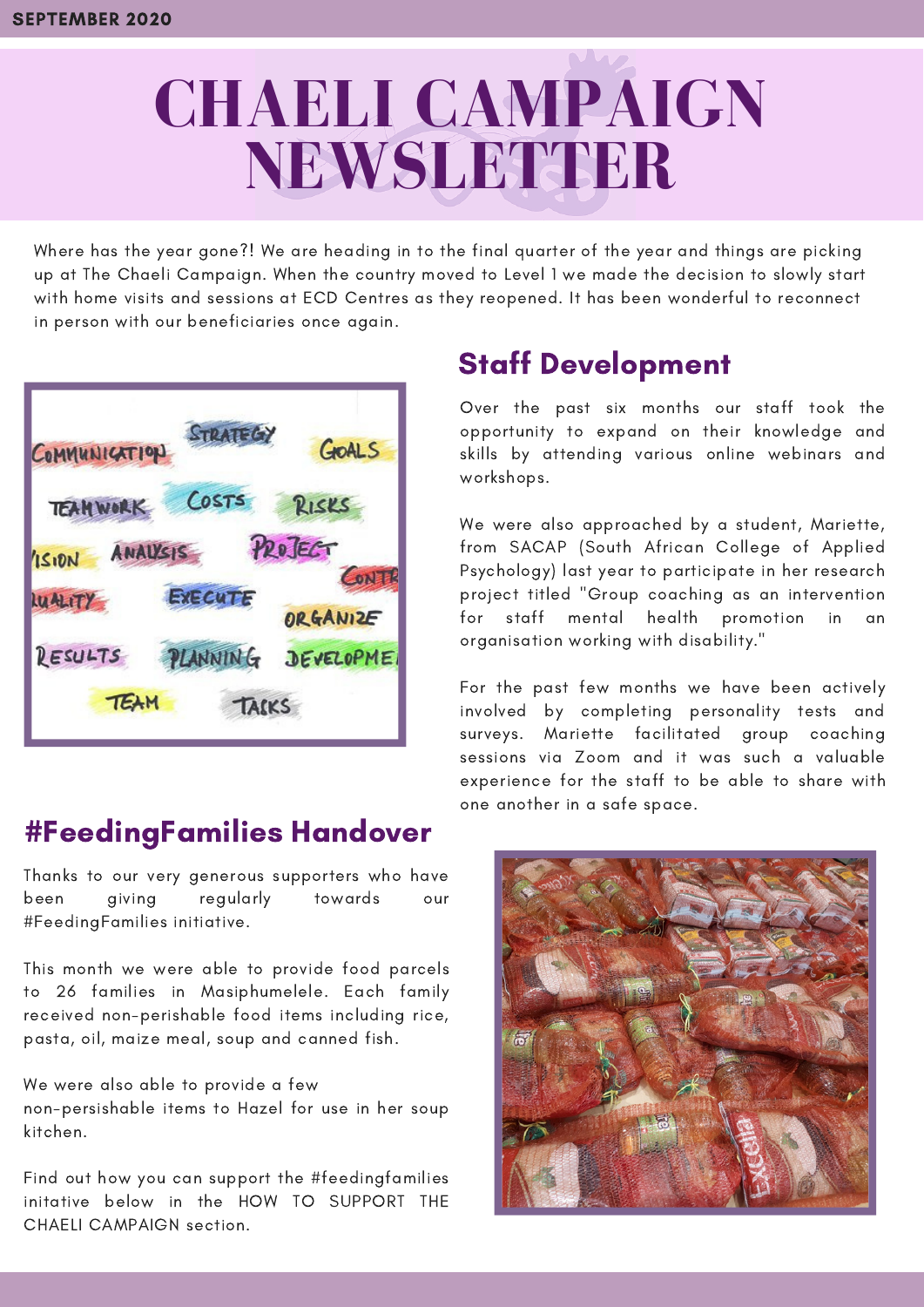## SPOTLIGHT ON...

## **Parent Booster Sessions**

In May we launched our PARENT BOOSTER SESSIONS, which takes place on the last Tuesday and last Saturday of every month. These support sessions are available to parents of children with disabilities.

Although having a child with special needs is as rewarding as it is challenging, the path may sometimes feel isolated. Being able to share and relate to the experiences of other parents - without judgment – alleviates some of the heaviness of our unique situations. More importantly, there is great healing in being able to laugh with each other amidst uncertainty and worry about what the future holds.

Join our monthly parent booster sessions as we tackle life head on - sharing hope, comfort and connection.

If you would like more information about the Parent Booster Sessions or would like to join our next session email kirsten@chaelicampaign.org

"You have, and you are, opening another world for us parents. I love your sessions." - Quoted by a parent who recently attended a Booster Session.

### What does FREEDOM mean to you?

This was the theme for this years ART & POETRY COMPETITION which closed on 25 September. We received some incredible art pieces and poetry submissions.

Pictured here is the winning photograph titled "Escape" which was captured by Paballo Gaobuse from St. Patrick's CBC, Kimberley.





### Upcoming Events...

#### CONVERSATIONS WITH CHAELI

Join Chaeli and her guests as they discuss BULLYING & DISCRIMINATION on Saturday, 24 October at 16h00 (SAST).

Email chaeli@chaelicampaign.co.za to register.

#### CHAELI CAMPAIGN CLASSIC GOLF DAY

Enjoy a day out at the beautiful Clovelly Country Club while supporting the work done by The Chaeli Campaign.

Email events@chaelicampaign.co.za to enter a four ball in our popular Chaeli Campaign Classic Golf Day.